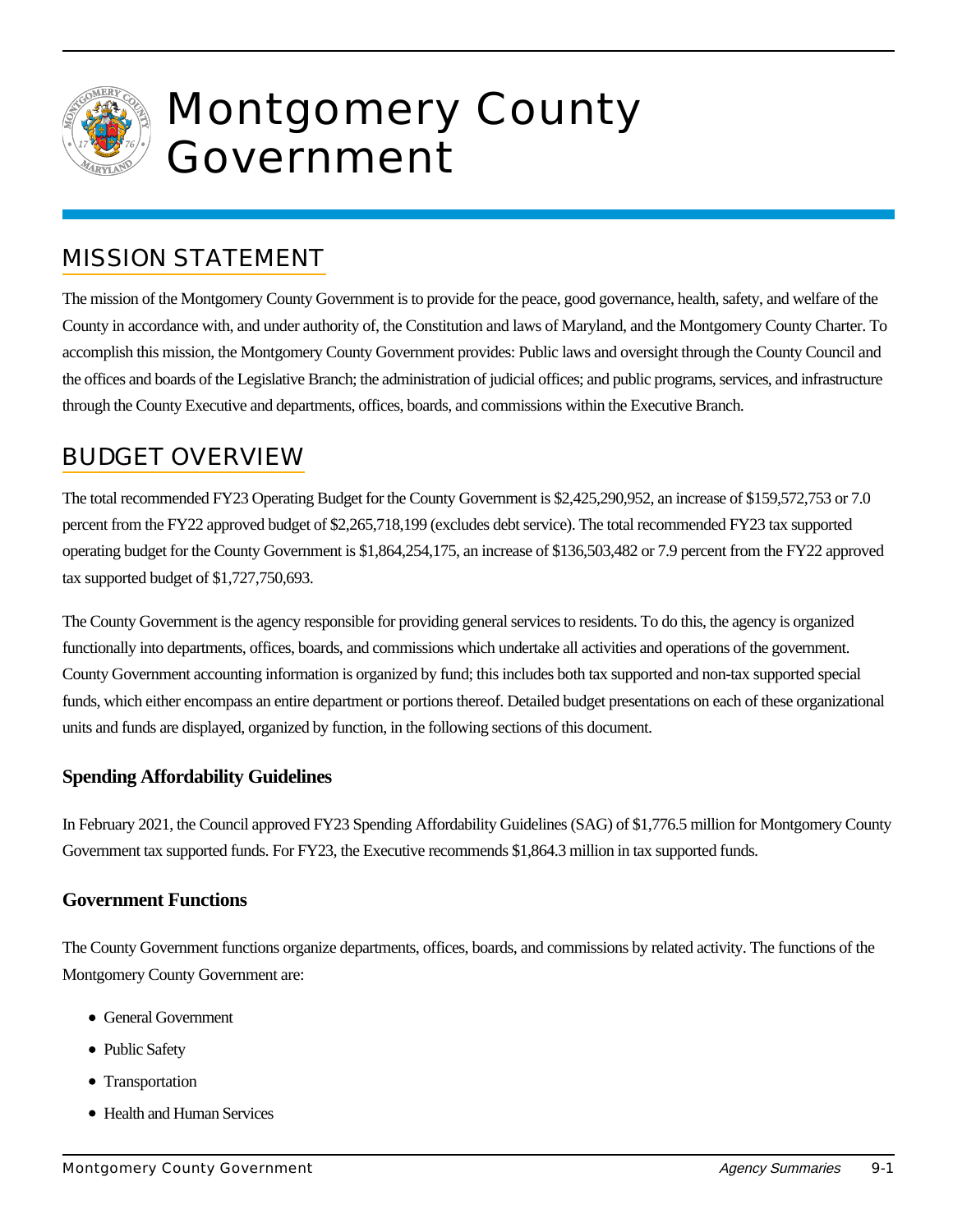- Libraries, Culture, and Recreation
- Community Development and Housing
- Environment
- Other County Functions

#### **Government Funds**

County government funds are typically categorized by tax supported and non-tax supported funds. Tax supported funds are financed through Countywide taxes or special tax rates assessed on a geographic area encompassing the users of the respective services. In addition to taxes, these funds are also supported by inter-governmental aid, user fees, and other resources. Non-tax supported funds include enterprise funds and grants. Enterprise funds are operations that are financed and operated in a manner similar to private enterprise. The cost of providing these functions is primarily recovered through user charges.

## PROGRAM CONTACTS

Contact Jennifer Bryant of the Office of Management and Budget at 240.777.2800 for more information regarding the County's operating budget.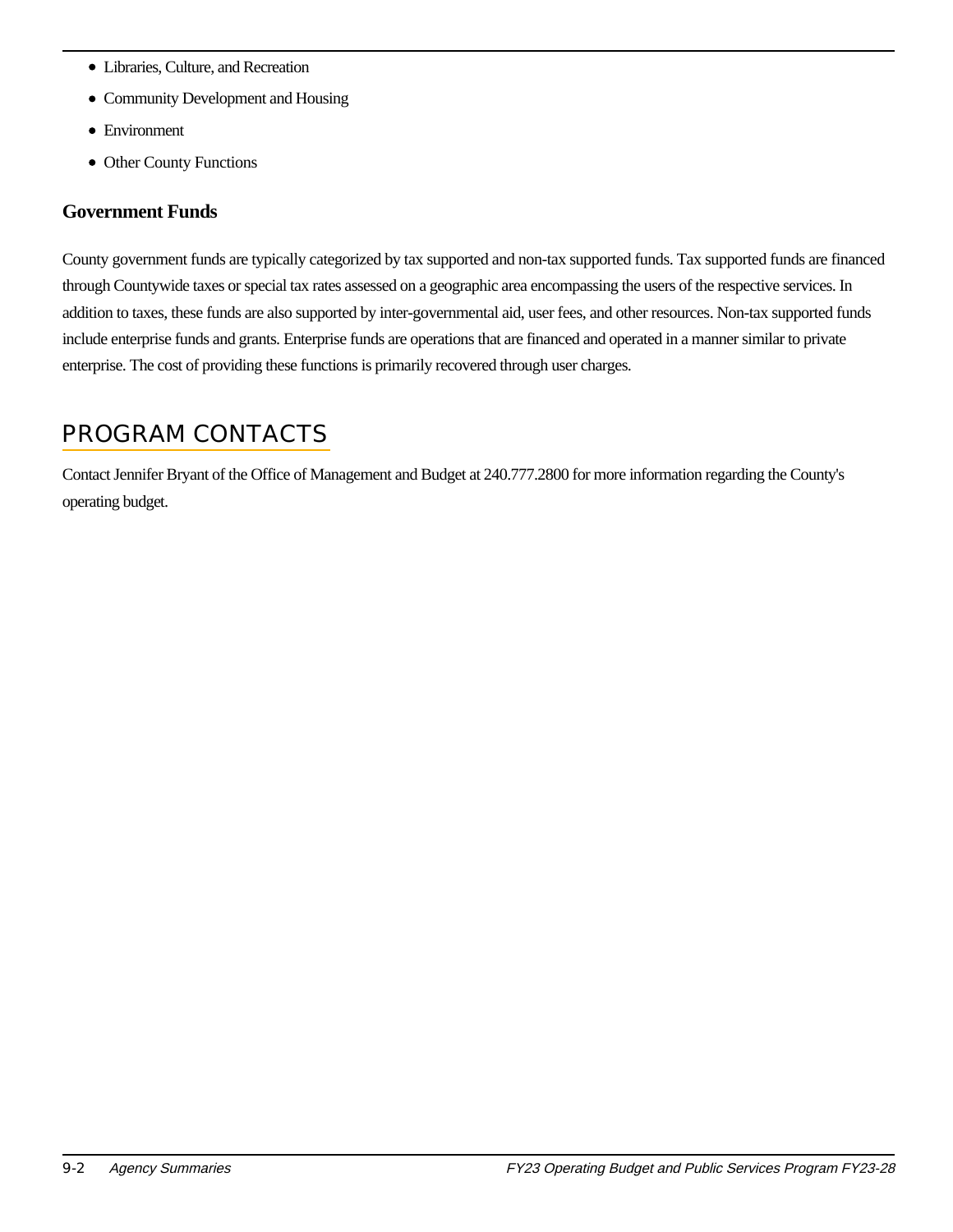